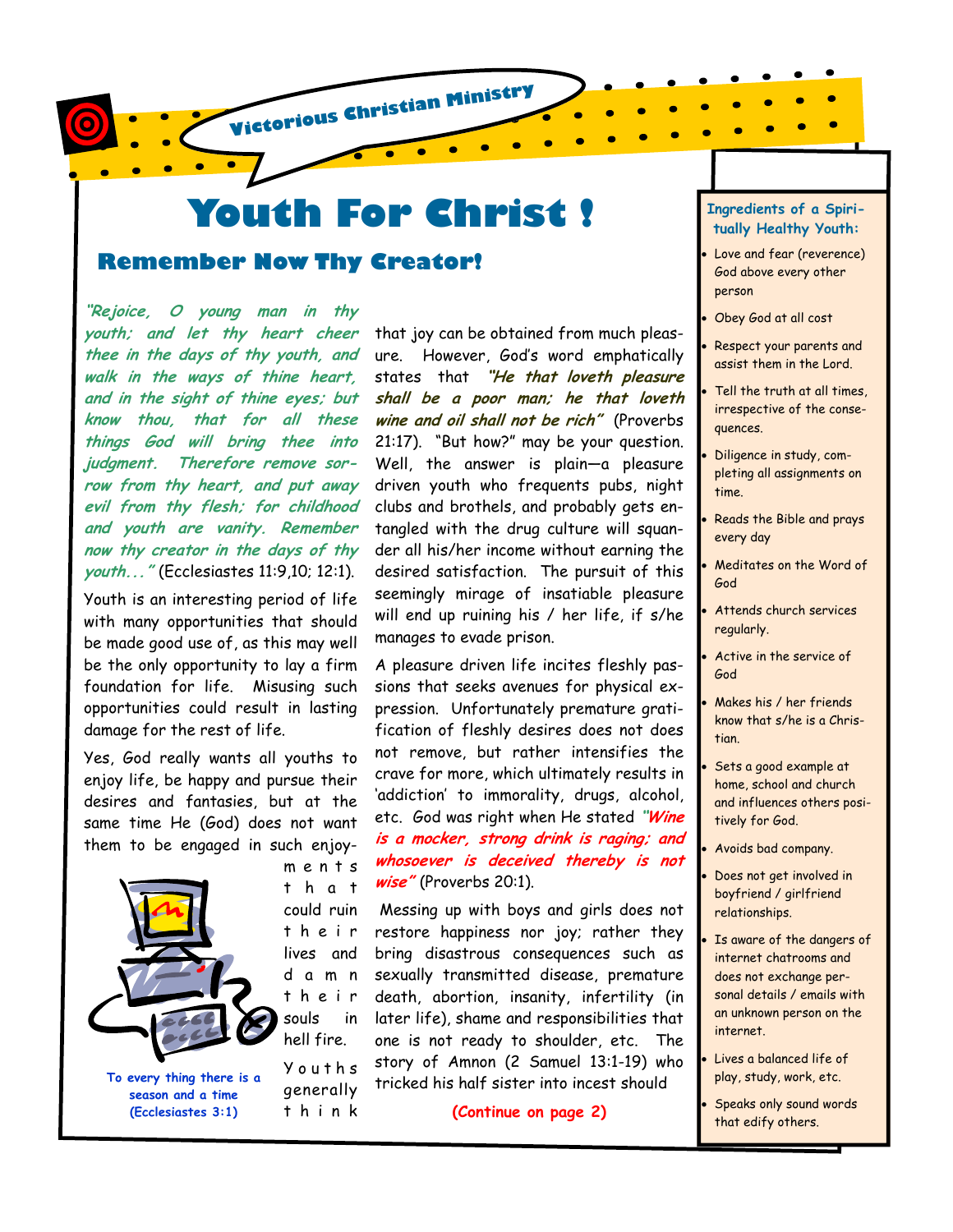# **Remember Now Thy Creator (Continued)**

#### **(Continued from Page 1)**

settle it once and for all that immorality does not bring joy and happiness.



**Abstain from all appearances of evil (I Thessalonians 5:22)** 

You may wonder "what is wrong with fornication? Why is it associated with heartrending pains?"

Well, God had purposes for creating man and woman one of which is procreation but this is to be carried out legitimately through the institution of marriage so that

both parents can cater for their offspring.

This is why pre-marital sex is wrong. God states in His word **"Know ye not that your bodies are the members of Christ? Shall I then take the members of Christ, and make them the members of an harlot? God forbid. What? Know ye not that he which is joined to an harlot is one body? For two, saith He, shall be one flesh. But that which is joined unto the Lord is one Spirit. Flee fornication. Every sin that a man doeth is without the body; but he that committeth fornication sinneth against his own body. What? Know ye not that your body is the temple of the Holy Spirit, which ye have of God, and ye are not your own? For ye are bought with a price; therefore glorify God in your body, and in your spirit, which are God's"** (I Corinthians 6:15-20). Therefore anyone who indulges in fornication commits a great sin against God, and incurs the penalty of death, if there is no repentance (Romans 6:23).

This is not just referring to physical death but eternal separation from God following divine judgment. Hebrews 9:27 makes it plain that **"It is appointed unto men once to die, but after this the judgment".** God has fixed a day in which he will raise the dead and judge them on the basis of their lives on earth. Think

**The eye that mocketh at his father, and despiseth to obey his mother, the ravens of the valley shall pick it out, and the young eagles shall eat it (Proverbs 30:17)** 

about your lives; what will you tell God on that day? And how pleased will you be in the presence of God to see your whole life on earth replayed (as it were a video)? Revelations 21:8 declares **"But the fearful and unbelieving, and the abominable, and murderers, and whoremongers, and sorcerers, and idolaters, and all liars, shall have their part in the lake which burneth with fire and brimstone: which is the second death."** 

Many people do not believe that this will happen, but man's unbelief can not change the eternal purpose and plan of God (Romans 3:3). As far as God has spoken, it must surely come to pass because God assures us that **"So shall my word be that goeth forth out of my mouth: it shall not return unto me void, but it shall accomplish that which I please, and it shall prosper in the thing whereto I sent it"** (Isaiah 55:11).

Does this then mean that God delights in destruction or that He merely created mankind just to destroy

them? No! Never, for God plainly declares **"Have I any pleasure at all that the wicked should die? Saith the Lord: and not that he Remove sorrow from thy heart… should return from his ity (Ecclesiastes 11:10). ways and live?... For** 



**for childhood and youth are van-**

**I have no pleasure in the death of him that dieth, saith the Lord God: wherefore turn from yourselves and live ye"** (Ezekiel 18:23,32).

It may even seem that God is too slow to destroy the wicked, and some may feel that because of this things will continue forever as they are. The Bible explains what is really happening **"The Lord is not slack concerning His promise, as some men count slackness; but is longsuffering to us-ward, not willing that any should perish, but that all should come to repentance"** (2 Peter 3:9). This is the wholesome will of God, and anybody that flouts it can only expect to face terrible consequences.

**(Continue on Page 3)**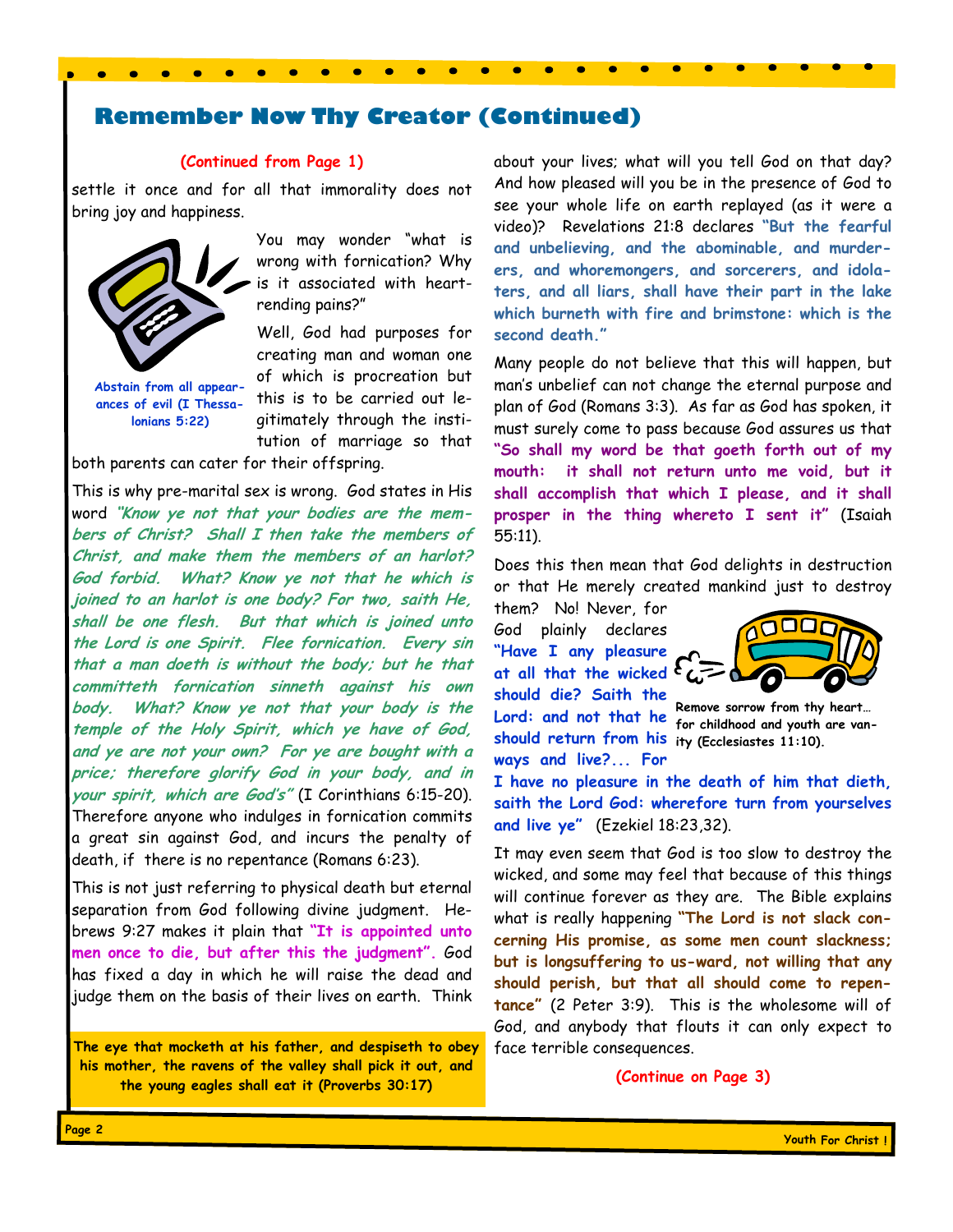# **Remember Now Thy Creator (Continued)**

Since God's will is that nobody should perish, he has given His only begotten Son, Jesus Christ, to come and die for our sins and iniquities so that whosoever believes in Him may not perish but have everlasting life. Also the blood of

Jesus cleanses us from all sins (John 3:16; I John 1:7).

Salvation is God's free gift to all. A gift is not a gift if it is not accepted. If you do not accept this salvation you shall surely perish (John 3:36). You do not have to perish, but the choice is entirely yours. If you accept it, then you must **"...put ye on the Lord** 



**My son, if sinners entice thee, consent thou not (Proverbs 10:1)** 

**Jesus Christ, and make not provision for the flesh, to fulfill the lusts thereof"** (Romans 13:14).

If you have already been living in sin without knowing; God has offered an opportunity now for you to repent **"but if ye will not do so, behold ye have sinned against the Lord: and be sure your sin will find you out"** (Numbers 32:23). **"And the times of this ignorance God winked at; but now commandeth all men every where to repent; because He hath appointed a day in the which he will judge the world in righteousness by that man whom he hath ordained; whereof he hath given assurance unto all men, in that he hath raised him from the dead"** (Acts 17:30,31). You are included in the 'everyone' and this place plus all other places you may ever be is included in the 'everywhere' of that scripture. You have no excuse / hiding place not to respond positively to this scriptural demand.

If you accept this forgiveness on God's terms then know for a certainty that you have been set free from all sins that you have ever committed (I John 1:9). However, note that if you go back to sin willingly and deliberately after you have known the truth you stand the chance of forfeiting your forgiveness. **"For if we sin willfully after that we have received the knowledge of the truth, there remaineth no more sacrifice for sins, but a certain fearful looking for of judgment and fiery indignation, which shall devour the adversaries"** (Hebrews 10:26,27; 6:4-6).

This is a call to steadfastness. **"For, brethren, ye have been called unto liberty; only use not liberty for** 

**an occasion to the flesh, but by love serve one another… Stand fast therefore in the liberty wherewith Christ hath made us free, and be not entangled again with the yoke of bondage…. This I say then, walk in the spirit and ye shall not fulfill the lust of the flesh. For the flesh lusteth against the Spirit, and the Spirit against the flesh; and these are contrary the one to the other; so that ye cannot do the things that ye would…"** (Galatians 5:13,1, 16,17)

If you have seen yourself as in need of God's mercy will you ask God now (in the prayer of the psalmist) and mean it **"Search me O God, and know my heart; try me, and know my thoughts: And see if there be any wicked way in me, and lead me in the way everlasting. Create in me a clean heart, O God; and renew a right spirit within me"** (Psalms 139:23;24; 51:10).

If you want to stay free from sin then stay away from the things that lead to them such as conversations that always dwell on the opposite sex, reading materials or pictures that have only one aim to excite sexual passions. Keep your mind, your eyes and your tongues occupied with clean positive things, working towards worthwhile goals that bring endur-

**Children obey your parents in the Lord; for this is right. Honour thy father and mother; (which is the first commandment with promise); that it may be well with thee,… (Ephesians 6:1-3)** 

ing benefits and that leave no shame or heartache.

Above all strengthen your knowledge and appreciation of your creator and of the rightness and wisdom of his ways. Look to Him in prayer and fix your heart on the things he promises to those who serve him. You can firmly hold to

the course of righteousness if you really want to, for God and His Son Jesus Christ will give you the strength you need to do it. Read your Bible everyday and fellowship regularly with other heavenly minded believers.



**But be ye doers of the word, and not hearers only, deceiving your own selves (James 1:22)**